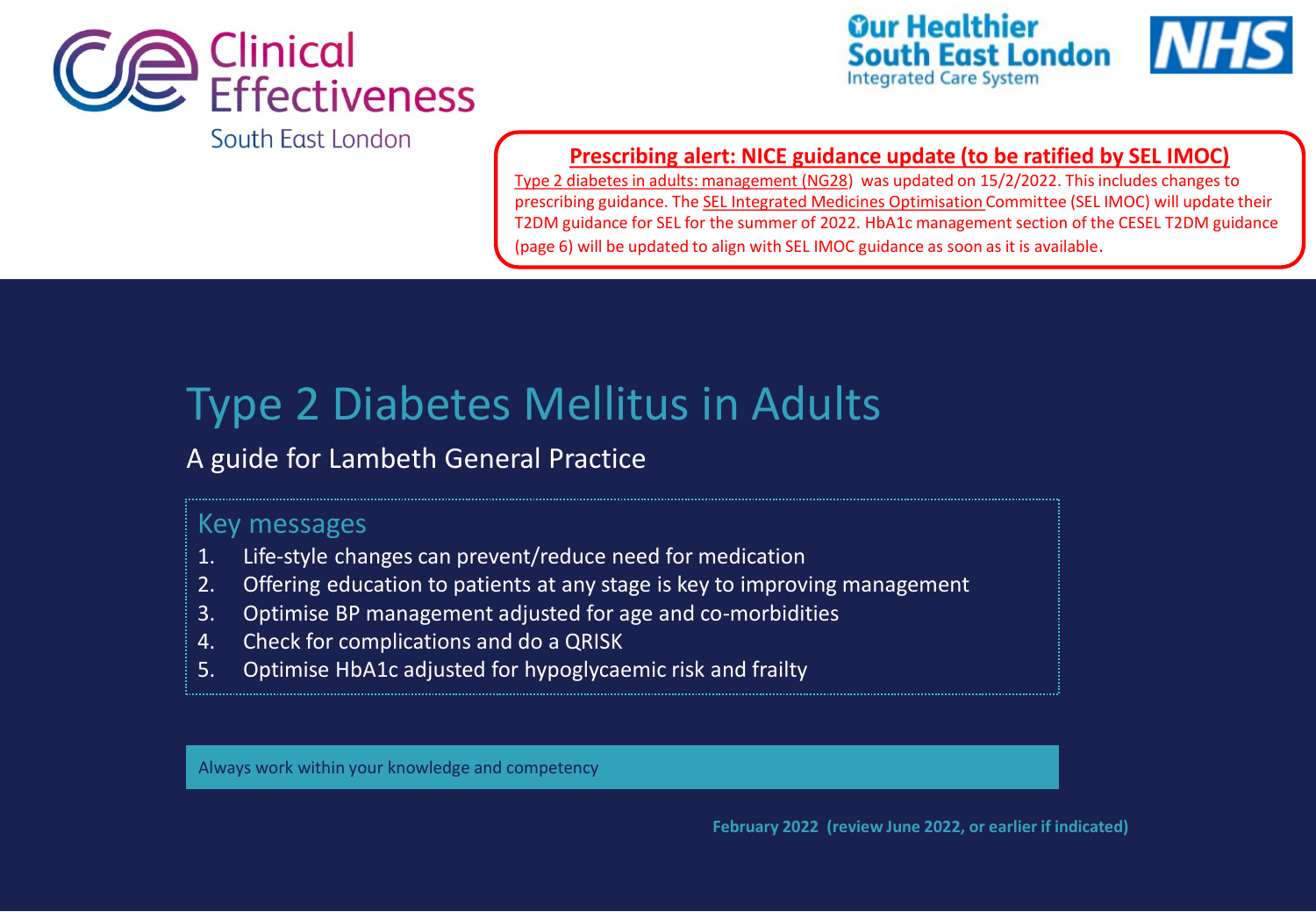## **Why focus on Type 2 Diabetes (T2DM) in Lambeth?**

**Primary Care can contribute to substantially reducing diabetes complications, major vascular events and improving survival<sup>1</sup> .**

- **Covid-19:** T2DM is a risk factor for mortality with Covid-19<sup>2</sup>
- **Preventable:** Management of non-diabetic hyperglycaemia and risk factors can reduce the risk of developing T2DM<sup>3</sup>
- **Prevalent:** Diabetes is common. There are almost 19000 adults living with T2DM in Lambeth<sup>4</sup>
- **Under-diagnosed:** According to prevalence data, there are around 4500 adults living with undiagnosed diabetes in Lambeth (prevalence 5.6% vs 7.11% England average)<sup>4</sup>
- **Under-treated:** Only 34% of people with diabetes achieved the triple target\* in Lambeth in 2020-21<sup>4</sup>

\*HbA1c, BP and Cholesterol within target

**Due to health inequalities, Lambeth residents are more at risk of diabetes:**

### **Deprivation**

The poorest people in the UK are **2.5 times**  more likely to develop diabetes at any age<sup>3</sup>.

In Lambeth, around 30% of residents are in the lowest quintile for deprivation, and more than 70% are in the lowest 2 quintiles<sup>5</sup>.

### **Ethnicity**

T2DM is up to **6 times** more common in people of South Asian descent and up to **3 times** more common among people of African-Caribbean or Black African descent<sup>3</sup>.

In Lambeth, 29.1% of residents are from ethnic minority groups<sup>5</sup>.

(England average 13.2%)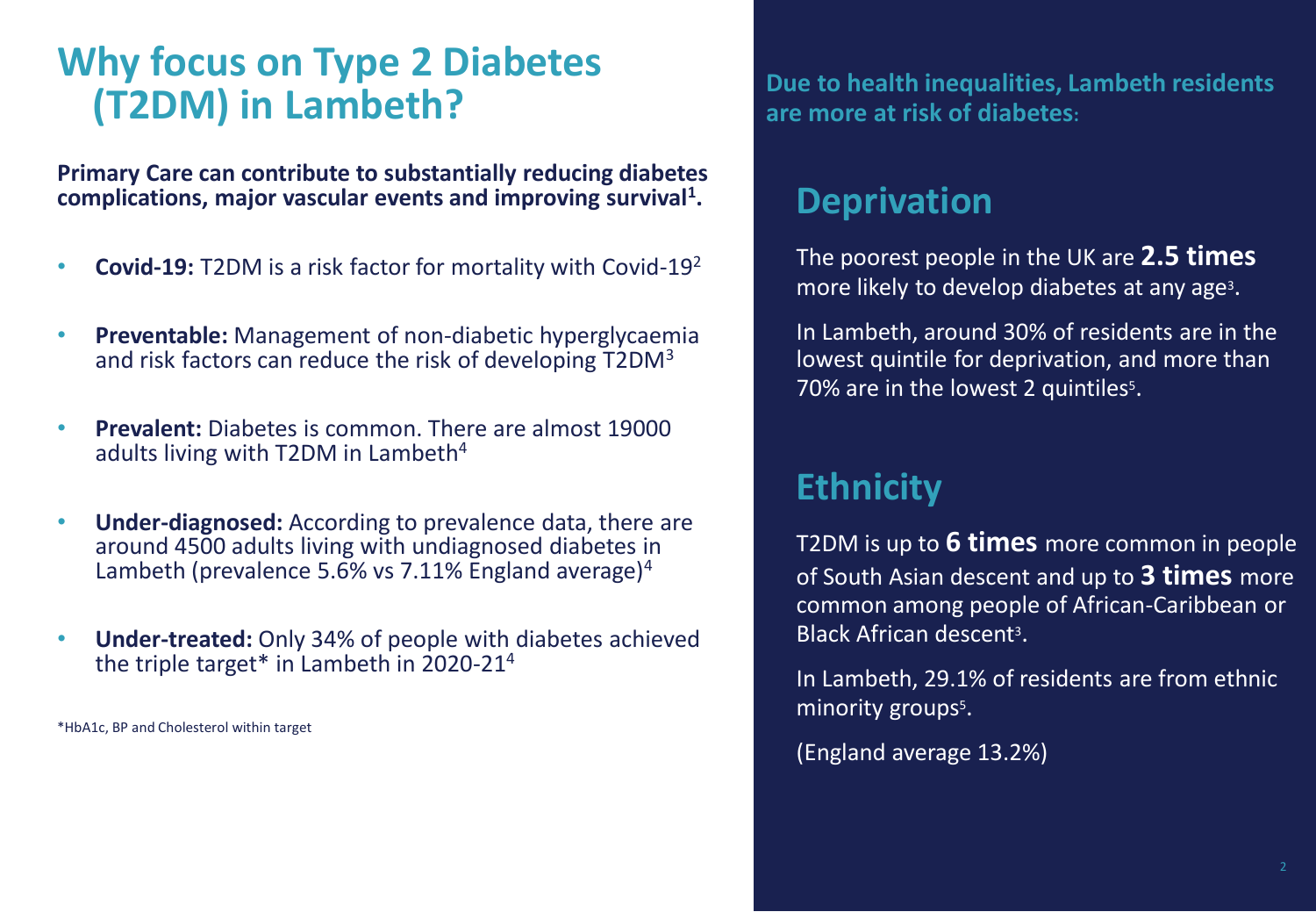#### **Risk Factors and Diagnosis**



#### **Risk factors for T2DM3,6**

- Age > 25 and Black African-Caribbean or Asian
- Age > 40 and Caucasian / White European
- Family history
- High blood pressure
- BMI > 25 (>23 in South Asians)
- Waist circumference:
	- > 80cm for all women
	- > 94cm for most men
	- > 90cm for South Asian men
- History of coronary heart disease or stroke
- Serious mental illness
- Polycystic ovarian syndrome and gestational diabetes
- COVID-19 infection may precipitate a diabetes diagnosis Calculate T2DM risk using a [QDiabetes calculator](https://qdiabetes.org/)



|                                  | <b>Principles of care</b>                                                                                                                                                                                                           | Considering pregnancy <sup>8</sup>                                                                                                                                            |                                                                                                                                                                                                                                                                |  |  |
|----------------------------------|-------------------------------------------------------------------------------------------------------------------------------------------------------------------------------------------------------------------------------------|-------------------------------------------------------------------------------------------------------------------------------------------------------------------------------|----------------------------------------------------------------------------------------------------------------------------------------------------------------------------------------------------------------------------------------------------------------|--|--|
|                                  | Non-diabetic Hyperglycaemia (NDH)                                                                                                                                                                                                   | Start folic acid 5mg daily, 3 months before conceiving<br>Check medications for contraindications (see page 5,6)<br>2.                                                        |                                                                                                                                                                                                                                                                |  |  |
| Support patient<br>understanding | Support patients/carers to reach an understanding of the diagnosis and implications and what they can do to care for themselves<br>Use Diabetes UK Information Prescriptions to support personal care (can be downloaded into EMIS) | Check HbA1C, renal function, TFT<br>3.<br>Refer Diabetes Pre-conception clinic at KCH or GSTT (via<br>4.<br>ERS)                                                              |                                                                                                                                                                                                                                                                |  |  |
| Code correctly                   | Use Ardens pre-diabetes clinical template                                                                                                                                                                                           | Use Ardens diabetes clinical template                                                                                                                                         | As soon a pregnancy confirmed inform Diabetes<br>5.<br>pregnancy clinic kch-trdiabetesnurses@nhs.net or gst-<br>tr.diabetesandendocrine@nhs.net                                                                                                                |  |  |
| <b>Structured</b>                | Emphasise to patients and carers that structured education is integral to their care.                                                                                                                                               |                                                                                                                                                                               |                                                                                                                                                                                                                                                                |  |  |
| education                        | Refer to Healthier You NHS Diabetes Prevention Programme<br>(DXS) if criteria met                                                                                                                                                   | Refer / encourage self refer to Diabetes Book and Learn                                                                                                                       | <b>WORRYING SYMPTOMS</b>                                                                                                                                                                                                                                       |  |  |
| Follow-up                        | Offer annual review to patients with NDH/or history of<br>gestational diabetes:<br>HbA1c + Vital 5: BP, BMI, smoking status, mental health and<br>alcohol intake                                                                    | Agree clear date for next review<br>All patients should in addition have annual review with NICE<br>eight care processes (8CPs) (see page 4) plus annual retinal<br>screening | New T2DM, >60 years, weight loss - 2WW referral for<br>suspected cancer of pancreas <sup>9</sup><br>HbA1c >85mmol/mol +/- weight loss at diagnosis:<br>consider Type 1, ketosis prone, latent autoimmune<br>diabetes in adults (LADA). Seek specialist advice. |  |  |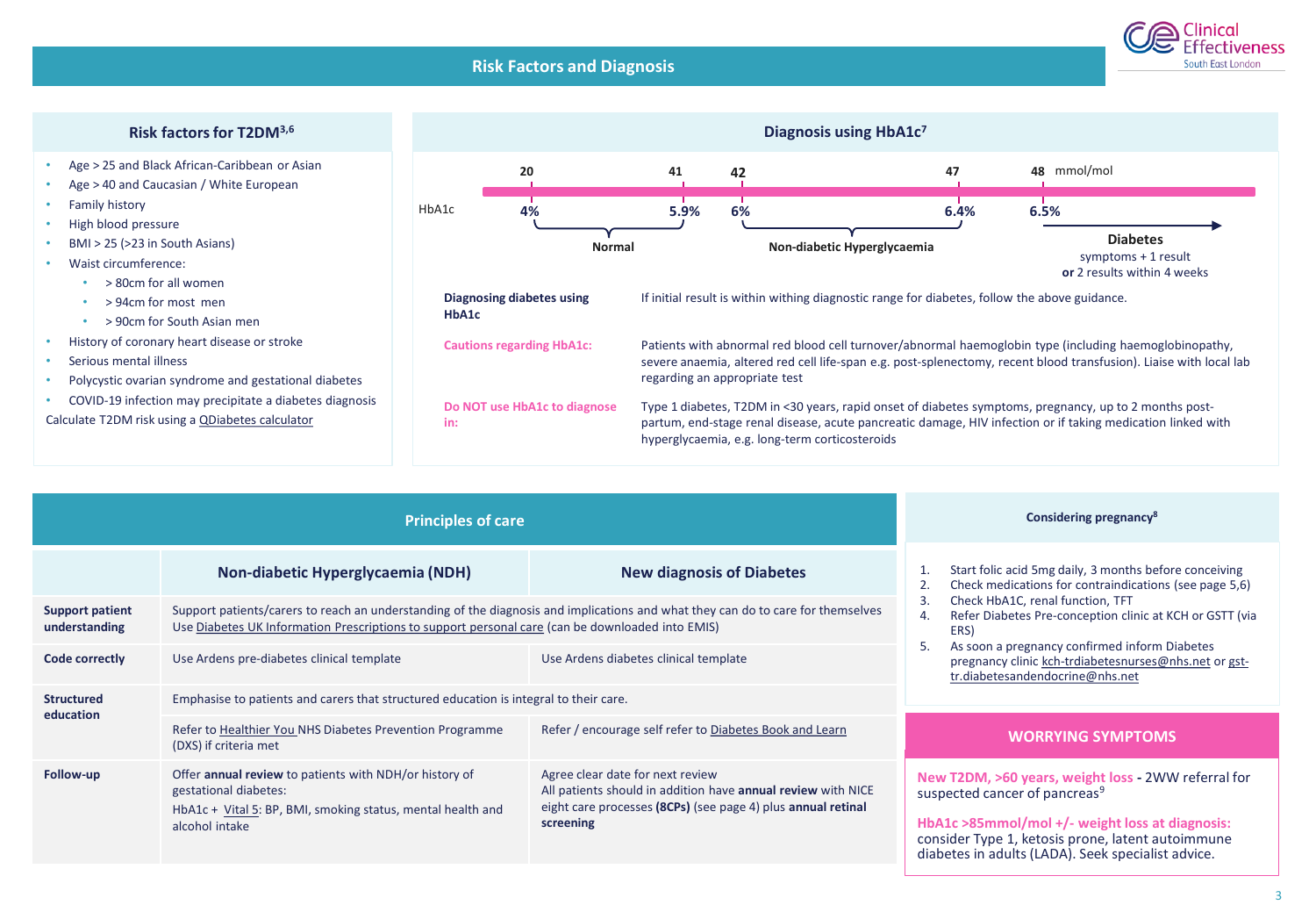

| Body Mass Index kg/m <sup>11,12</sup>                                                                                                                                             |                                                                                                                                                                                                                                                                                                                                                                                                                                                                                                    |                                                                                                                                 |                                                                                                                                     |
|-----------------------------------------------------------------------------------------------------------------------------------------------------------------------------------|----------------------------------------------------------------------------------------------------------------------------------------------------------------------------------------------------------------------------------------------------------------------------------------------------------------------------------------------------------------------------------------------------------------------------------------------------------------------------------------------------|---------------------------------------------------------------------------------------------------------------------------------|-------------------------------------------------------------------------------------------------------------------------------------|
| Overweight: BMI ≥ 25 Caucasian / White European groups, BMI ≥ 23 Black African, African Caribbean and Asian groups<br>Agree an initial weight loss target of 5-10% of body weight | Undertake all care processes at least<br>annually. Individualise all targets, review<br>dates and monitoring                                                                                                                                                                                                                                                                                                                                                                                       |                                                                                                                                 |                                                                                                                                     |
| <b>Blood Pressure</b> <sup>11,13</sup>                                                                                                                                            |                                                                                                                                                                                                                                                                                                                                                                                                                                                                                                    |                                                                                                                                 |                                                                                                                                     |
| <b>QOF</b> $\leq$ 140/80mmHg excludes those with moderate or severe frailty<br>NICE ≤140/90mmHg if under 80 years; ≤ 150/90mmHg if ≥ 80 years; ≤130/80 mmHg if CKD                |                                                                                                                                                                                                                                                                                                                                                                                                                                                                                                    |                                                                                                                                 |                                                                                                                                     |
| Cholesterol <sup>14</sup>                                                                                                                                                         |                                                                                                                                                                                                                                                                                                                                                                                                                                                                                                    | Page                                                                                                                            |                                                                                                                                     |
| Primary prevention: Offer statin if QRISK >10% after addressing modifiable risk factors                                                                                           | Secondary prevention (history of CVD): Offer high dose statin aiming for 40% reduction in non-HDL level                                                                                                                                                                                                                                                                                                                                                                                            | QOF target excludes those with moderate or severe frailty<br>afterwards. Discontinue statins 3 months before trying to conceive | Women of child-bearing age need contraception during statin treatment and for 1 month                                               |
| HbA1c <sup>14,15</sup>                                                                                                                                                            |                                                                                                                                                                                                                                                                                                                                                                                                                                                                                                    | Page                                                                                                                            |                                                                                                                                     |
| ≤53mmol/mol (7%) if on a drug that could cause low sugars/hypos<br>≤75 mmol/mol (9%) if moderate/severe frailty (QOF)                                                             | It takes 3 months from medication dose change to see HbA1c change. Check 3 monthly until target is reached then every 6 months<br>Target: <b>≤48mmol/mol</b> (6.5%) unless taking a drug that could cause adverse low sugars/hypos e.g. gliclazide, insulin                                                                                                                                                                                                                                        |                                                                                                                                 | Individualise HbA1c target especially for<br>those with reduced life expectancy, risk of<br>falls and/or significant co-morbidities |
| <b>Smoking</b>                                                                                                                                                                    |                                                                                                                                                                                                                                                                                                                                                                                                                                                                                                    |                                                                                                                                 |                                                                                                                                     |
| If ready to quit refer to Lambeth Specialist Stop Smoking service                                                                                                                 | ASK ADVISE ACT Ensure you are trained to deliver Very Brief Advice (VBA) Very Brief Advice Training Module                                                                                                                                                                                                                                                                                                                                                                                         |                                                                                                                                 |                                                                                                                                     |
| Renal function and albumin creatinine ratio (ACR) <sup>17,18</sup>                                                                                                                |                                                                                                                                                                                                                                                                                                                                                                                                                                                                                                    |                                                                                                                                 |                                                                                                                                     |
| Nephropathy - start an ACEI/ARB even if normotensive                                                                                                                              | Measure serum creatinine and urine ACR; consider CKD if low eGFR* (<60ml/min/1.73m <sup>2</sup> ) and/or raised ACR ( $\geq$ 3 mg/mmol)<br>Use the One London Diabetic Kidney Disease Risk Stratification to identify those at high risk of diabetic kidney disease progression for patients with eGFR<45ml/min/ 1.73m <sup>2</sup><br>Ideally early morning urine, if random sample then confirm any ACR between 3-70 mg/mmol with an early morning sample. If ACR ≥70 mg/mmol, repeat not needed |                                                                                                                                 |                                                                                                                                     |
|                                                                                                                                                                                   |                                                                                                                                                                                                                                                                                                                                                                                                                                                                                                    |                                                                                                                                 | *it is no longer recommended to correct eGFR for ethnicity                                                                          |
| Foot Check <sup>19</sup>                                                                                                                                                          |                                                                                                                                                                                                                                                                                                                                                                                                                                                                                                    |                                                                                                                                 |                                                                                                                                     |
| Medium risk (neuropathy/absent pulse)<br>refer to Community Podiatry Clinic via DXS                                                                                               | High risk – neuropathy/absent pulse + plus deformity or skin changes in previous ulcer - Urgently<br>refer to Community Podiatry Clinic via DXS                                                                                                                                                                                                                                                                                                                                                    |                                                                                                                                 | Active ulcer / infection / ischaemia<br>Urgent KCH/GSTT foot clinic or A&E out of hours                                             |
| Resource for clinicians: Annual foot review pathway, Diabetes UK                                                                                                                  |                                                                                                                                                                                                                                                                                                                                                                                                                                                                                                    | Resource for patients: Diabetes and Looking After Your Feet                                                                     |                                                                                                                                     |
|                                                                                                                                                                                   |                                                                                                                                                                                                                                                                                                                                                                                                                                                                                                    |                                                                                                                                 |                                                                                                                                     |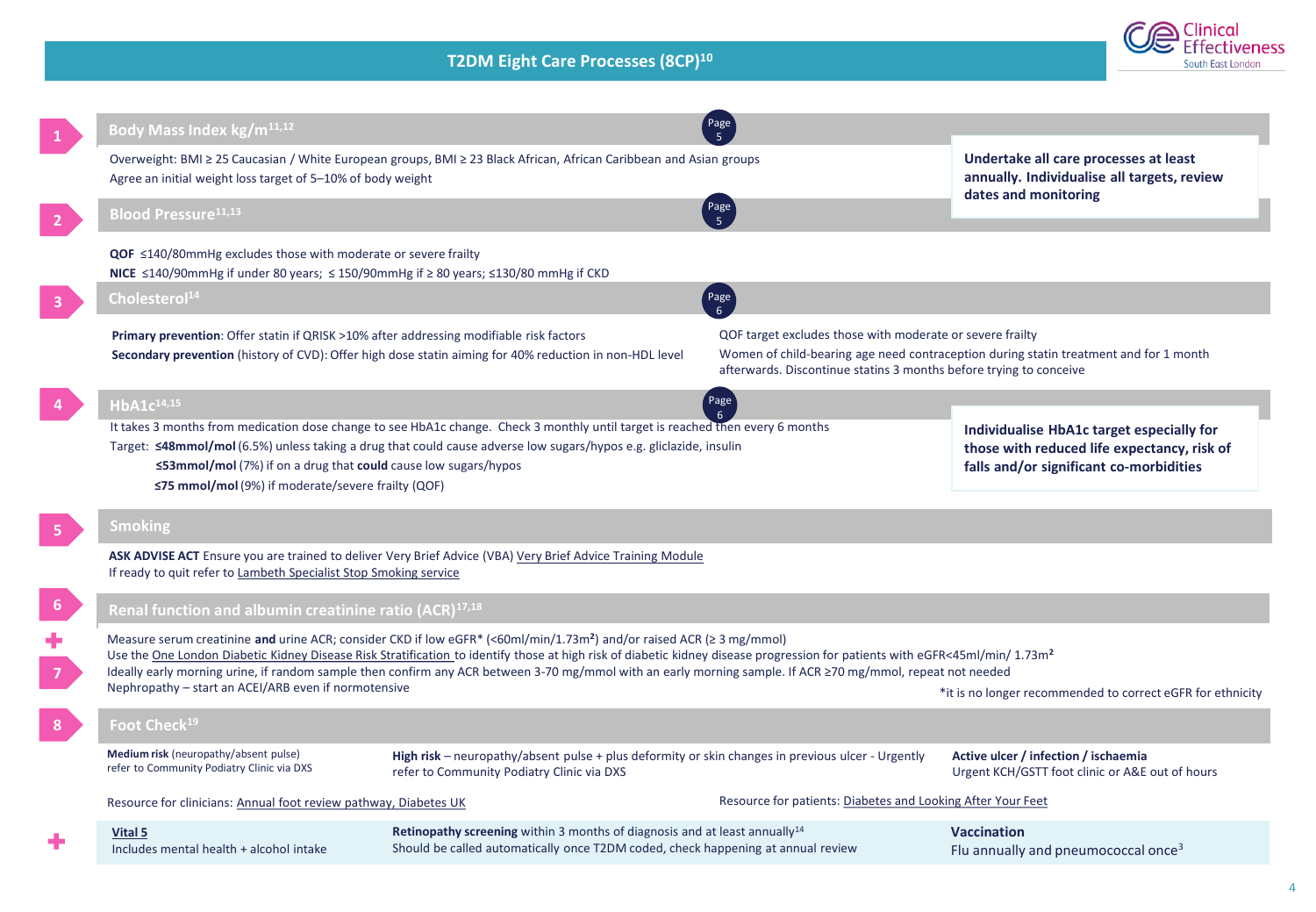|                                                                                                                                                                                                                                                                                                        |                                                                                      |                                    |                                 |                                                                                                               |                                                                                                                                                                                             |                                                                                                                                                          |                                                             |                                                                    | Clinical<br><b>Fffectiveness</b>                                                                                                                                   |  |
|--------------------------------------------------------------------------------------------------------------------------------------------------------------------------------------------------------------------------------------------------------------------------------------------------------|--------------------------------------------------------------------------------------|------------------------------------|---------------------------------|---------------------------------------------------------------------------------------------------------------|---------------------------------------------------------------------------------------------------------------------------------------------------------------------------------------------|----------------------------------------------------------------------------------------------------------------------------------------------------------|-------------------------------------------------------------|--------------------------------------------------------------------|--------------------------------------------------------------------------------------------------------------------------------------------------------------------|--|
|                                                                                                                                                                                                                                                                                                        |                                                                                      |                                    | <b>BP and Weight Management</b> |                                                                                                               |                                                                                                                                                                                             |                                                                                                                                                          |                                                             |                                                                    | South East London                                                                                                                                                  |  |
|                                                                                                                                                                                                                                                                                                        | Individualise targets and goals,<br>Identify and address all modifiable risk factors |                                    |                                 |                                                                                                               |                                                                                                                                                                                             | especially for those with moderate or severe frailty                                                                                                     |                                                             | <b>Check understanding and</b><br>adherence and set a review date  |                                                                                                                                                                    |  |
|                                                                                                                                                                                                                                                                                                        |                                                                                      | Blood pressure <sup>11,13,15</sup> |                                 |                                                                                                               |                                                                                                                                                                                             |                                                                                                                                                          |                                                             | <b>Weight Management</b> 12,15                                     |                                                                                                                                                                    |  |
|                                                                                                                                                                                                                                                                                                        | <b>Diagnosis</b>                                                                     |                                    |                                 |                                                                                                               | <b>Which BP target?</b>                                                                                                                                                                     |                                                                                                                                                          | <b>Physical Activity</b>                                    |                                                                    |                                                                                                                                                                    |  |
| See CESEL Lambeth Hypertension guide<br><b>Diagnosis</b><br>Confirm diagnosis with ABPM or HBPM                                                                                                                                                                                                        |                                                                                      |                                    |                                 | <b>NICE</b><br>Age <80 yrs ≤140/90mmHg<br>Age $\geq 80$ yrs $\leq 150/90$ mmHg<br>CKD if $ACR \ge 70$ mg/mmol |                                                                                                                                                                                             | For All                                                                                                                                                  | loss, brings health benefits                                | Increased physical activity, even without weight                   |                                                                                                                                                                    |  |
|                                                                                                                                                                                                                                                                                                        | Measure sitting & standing BP in T2DM<br><b>Measuring</b>                            |                                    |                                 |                                                                                                               | $\leq$ 130/80                                                                                                                                                                               |                                                                                                                                                          | To prevent obesity                                          | 40-60 mins moderate intensity exercise / day                       |                                                                                                                                                                    |  |
| <b>BP in T2DM</b><br>If postural drop (≥20mmHg SBP) review<br>medications and treat to target on standing BP                                                                                                                                                                                           |                                                                                      |                                    |                                 | QOF <sup>15</sup><br>≤140/80mmHg<br>severe frailty)                                                           |                                                                                                                                                                                             | (excludes those with moderate or                                                                                                                         | With a history of<br>obesity                                | 60-90 mins moderate intensity exercise/day to<br>avoid weight gain |                                                                                                                                                                    |  |
| Drugs to avoid at<br><b>ACEI or ARB**</b><br>Step 1<br>conception/in pregnancy<br>include:<br>ramipril/lisinopril or losartan<br>ACEI/ARB/thiazide or<br>thiazide-like diuretic                                                                                                                        |                                                                                      |                                    |                                 | Weight management referral                                                                                    |                                                                                                                                                                                             |                                                                                                                                                          |                                                             |                                                                    |                                                                                                                                                                    |  |
|                                                                                                                                                                                                                                                                                                        |                                                                                      |                                    |                                 |                                                                                                               | General advice on healthy weight and lifestyle to all<br>$\bullet$<br>Tailor interventions to patients' circumstances and choices<br>Signpost to local and national resources (see page 11) |                                                                                                                                                          |                                                             |                                                                    |                                                                                                                                                                    |  |
| Step 2                                                                                                                                                                                                                                                                                                 | ACEI or ARB**                                                                        | + CCB or thiazide-like diuretic    |                                 |                                                                                                               |                                                                                                                                                                                             | (increased risk of congenital<br>abnormalities).<br><b>NICE guidelines:</b>                                                                              | BMI $\geq$ 30 with co-<br>morbidity                         | Offer referral: Tier 2                                             |                                                                                                                                                                    |  |
|                                                                                                                                                                                                                                                                                                        | ramipril/lisinopril or losartan                                                      |                                    | amlodipine or indapamide (IR)   |                                                                                                               |                                                                                                                                                                                             | Stop<br>ACEI/ARB and change<br>medication within 2<br>working days of notification                                                                       |                                                             | <b>or</b><br>$BMI \geq 27$ for BAME<br>adults                      | Lambeth Early Intervention Prevention Service<br><b>LEIPS</b><br>NHS Digital Weight Management supports adults<br>living with obesity who also have a diagnosis of |  |
| Step 3 <sup>*</sup>                                                                                                                                                                                                                                                                                    | ACEI or ARB**+ CCB + thiazide-like diuretic                                          |                                    |                                 |                                                                                                               | of pregnancy. Offer<br>alternatives:<br>Labetalol if no CI (eg                                                                                                                              |                                                                                                                                                          | weight via 12 week online programme                         | diabetes, hypertension or both, to manage their                    |                                                                                                                                                                    |  |
|                                                                                                                                                                                                                                                                                                        |                                                                                      |                                    |                                 |                                                                                                               |                                                                                                                                                                                             | asthma), nifedipine or<br>methyldopa.                                                                                                                    | $BMI \geq 35$                                               | Offer referral: Tier 3                                             |                                                                                                                                                                    |  |
| If uncontrolled on optimal doses regard as resistant hypertension<br>Repeat ABPM/HBPM, assess for postural hypotension, discuss adherence                                                                                                                                                              |                                                                                      |                                    |                                 |                                                                                                               |                                                                                                                                                                                             | Can also remain on<br>amlodipine - GSTT Obstetric<br>Medicine advice<br>Target BP $\leq$ 135/85 mmHg                                                     | creatinine                                                  |                                                                    | SEL Tier 3 Healthy Weight programme<br>ERS referral using form on DXS<br>Include BP, BMI, HbA1c, lipid profile and                                                 |  |
| Step 4*<br>Consider further diuretic with low-dose spironolactone if potassium ≤ 4.5mmol/L and good<br>renal function. If potassium >4.5mmol/L and/or reduced renal function prescribe<br>alpha-blocker (doxazosin) or beta-blocker (atenolol/bisoprolol)<br>and/or consider seeking specialist advice |                                                                                      |                                    |                                 |                                                                                                               |                                                                                                                                                                                             | <b>Highlight all co-morbidities</b><br>on antenatal booking form<br>(even if already self -<br>referred) to ensure triage<br>into appropriate clinic and | $BMI \geq 35$<br><b>Would consider</b><br>bariatric surgery | Offer referral: Tier 4<br>Bariatric Service (KCH or GSTT) via ERS  | Include details of Tier 3 programme for eligibility                                                                                                                |  |
| *Optimise medication to most effective<br>**For people of Black African or African-<br>tolerated dose and check adherence at<br>Caribbean origin, use ARB instead of ACEI as<br>each step, before stepping up<br>increased risk of angioedema with ACEI                                                |                                                                                      |                                    |                                 |                                                                                                               |                                                                                                                                                                                             | contact diabetes pregnancy<br>team (see p3)                                                                                                              | $\ddotmark$<br><b>Tier 3 completed</b>                      |                                                                    |                                                                                                                                                                    |  |

 $\overline{\phantom{a}}$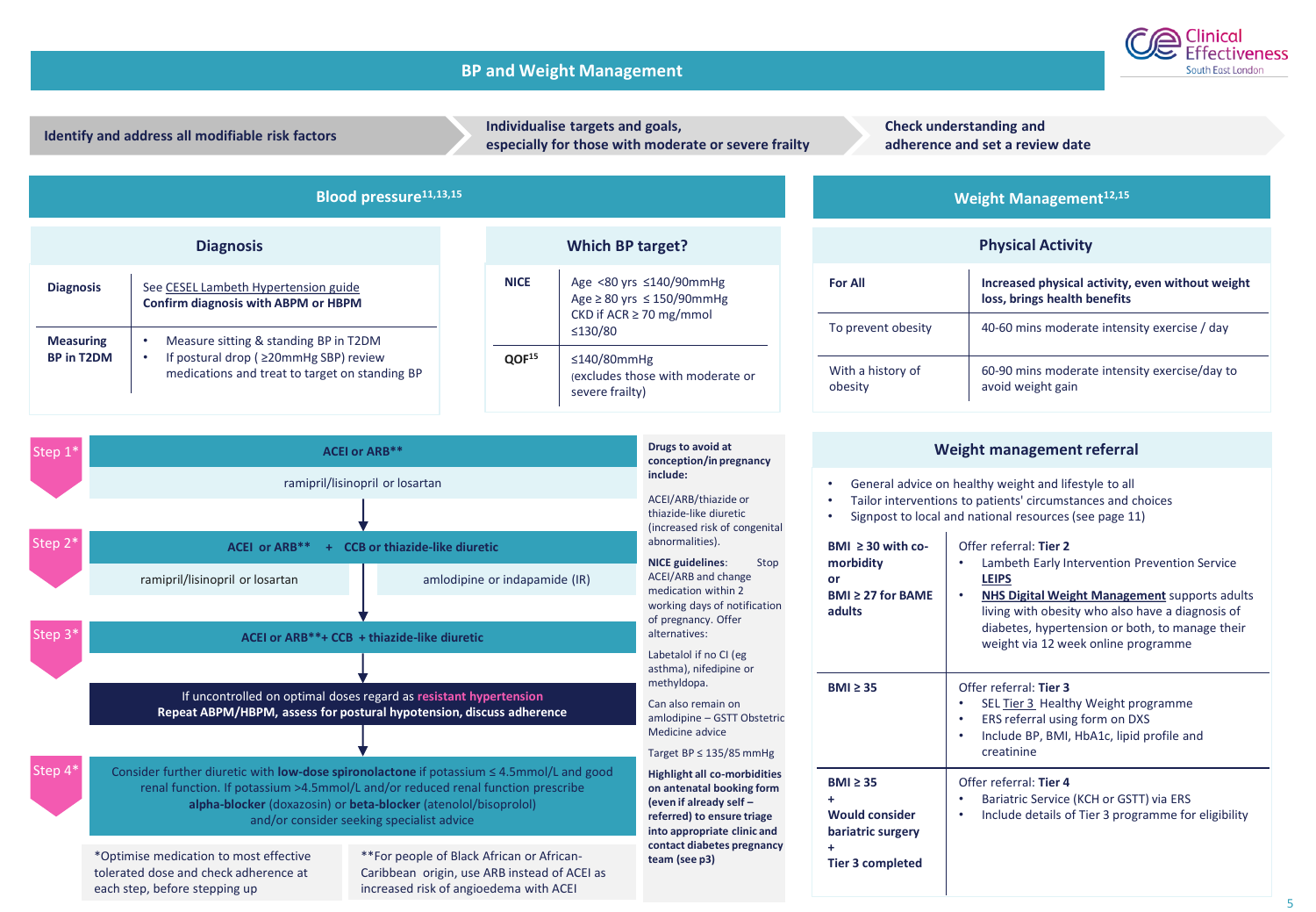

(If no baseline value: consider a target non-HDL cholesterol < 2.5mmol/L or LDL cholesterol <2mmol/L)

*Guidance aligns with SEL IMOC Lipid Management: Medicines Optimisation Pathways* 

6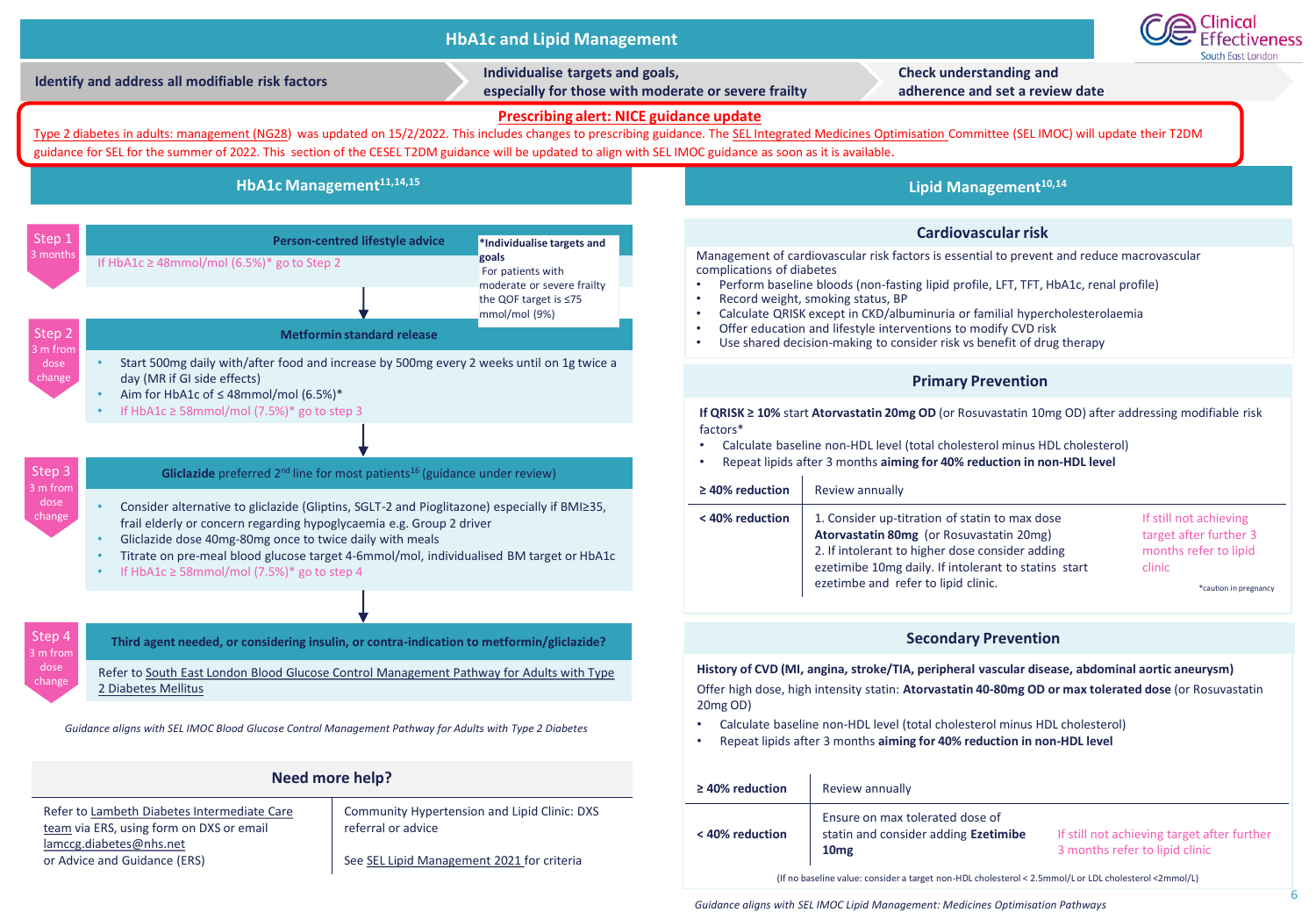### **Principles of remote monitoring: [LTC during COVID-19 guide](http://www.clinicaleffectivenesssouthwark.co.uk/wp-content/uploads/2020/11/LTC-management-during-COVID-19-and-beyond.-Version-1.8.pdf) (page 4)**

|                                                | <b>Tasks/Activity</b>                                                                                                                                                                                                                                                                                                                                                                                                                                                                                                                                                                                                                                                                                                                                                                                                                                                                                                                                                                                                                                                                                                                                                       | Who?                                                                                                                  | Where?                              | <b>Tools/Support</b>                                                                                                                                                                                                                                                                                                                                                                                                                                                                                                                                                                                                                                                                                                                                                                                                     |
|------------------------------------------------|-----------------------------------------------------------------------------------------------------------------------------------------------------------------------------------------------------------------------------------------------------------------------------------------------------------------------------------------------------------------------------------------------------------------------------------------------------------------------------------------------------------------------------------------------------------------------------------------------------------------------------------------------------------------------------------------------------------------------------------------------------------------------------------------------------------------------------------------------------------------------------------------------------------------------------------------------------------------------------------------------------------------------------------------------------------------------------------------------------------------------------------------------------------------------------|-----------------------------------------------------------------------------------------------------------------------|-------------------------------------|--------------------------------------------------------------------------------------------------------------------------------------------------------------------------------------------------------------------------------------------------------------------------------------------------------------------------------------------------------------------------------------------------------------------------------------------------------------------------------------------------------------------------------------------------------------------------------------------------------------------------------------------------------------------------------------------------------------------------------------------------------------------------------------------------------------------------|
| <b>Review</b><br>planning at<br>practice level | Call/recall planning: Use searches to help determine who to invite for review first, focusing on<br>the triple target and the 8CP                                                                                                                                                                                                                                                                                                                                                                                                                                                                                                                                                                                                                                                                                                                                                                                                                                                                                                                                                                                                                                           | Admin colleague<br>with clinician<br>support<br>(pharmacist/nurse/<br>GP)                                             | In practice or<br>remotely via EMIS | EMIS searches e.g. EZ Analytics and<br>Ardens searches                                                                                                                                                                                                                                                                                                                                                                                                                                                                                                                                                                                                                                                                                                                                                                   |
| Pre-patient<br>review                          | <b>Contact patient to:</b><br>Arrange bloods (renal function, FBC, lipids, HbA1c) & urine ACR<br>1.<br>Arrange BP measurement (in practice/machine at home), at least annually<br>2.<br>3.<br>Height and weight: home measurements for remote reviews                                                                                                                                                                                                                                                                                                                                                                                                                                                                                                                                                                                                                                                                                                                                                                                                                                                                                                                       | HCA/ Nurse                                                                                                            | In practice/at<br>home/ at pharmacy | Use E-consult "diabetes review" or<br>AccuRx for pre-review information-<br>gathering. Text/ contact patient to<br>encourage to complete ahead of review<br>BP@Home if available                                                                                                                                                                                                                                                                                                                                                                                                                                                                                                                                                                                                                                         |
| <b>Patient review</b>                          | <b>Review patient concerns</b><br>1.<br>Review BMI, BP trend and Pulse check<br>2.<br>Review investigations: HbA1c, Cholesterol, renal function, urine ACR<br>3.<br>Re-calculate QRISK (if appropriate)<br>4.<br>Discuss risk-reduction + life-style: in context of QRISK, Vital 5 (BMI, smoking, alcohol, diet,<br>5.<br>activity) & COVID<br>Medication review: any concerns with a focus on side-effects and adherence. Signpost to<br>6.<br>community pharmacy for New Medicines Service. Ensure renal function, HbA1c,<br>cholesterol and BP satisfactory and titrate or initiate medications if needed.<br>Mind + Body: consider screening for mental health conditions<br>7.<br>Foot check examination and advice on foot care - share link via Accurx Diabetes UK advice<br>8.<br>on Footcare<br>Eye check: Check patient is receiving annual eye check ups<br>9.<br>Driving: Use Driver and Vehicle Licensing Agency (DVLA)'s Assessing fitness to drive: a guide<br>10.<br>for medical professionals to guide into account self-monitoring of blood glucose levels for<br>adults with type 2 diabetes.<br>11. Goal setting/Self-management/Shared decision-making | Pharmacist/Nurse/<br><b>GP</b><br>Pharmacist/Nurse/<br><b>GP</b> or Social<br>prescriber, Care<br>Navigator & Patient | Remote or F2F                       | EMIS templates e.g. Ardens<br>Diabetes template (for correct coding,<br>annual review, medication review &<br>Vital 5 recording)<br>Diabetes Book and Learn for structured<br>education<br>Brief-interventions around lifestyle<br><b>ORISK</b><br>QRISK3 is preferred as QRISK2 can underestimate cardiovascular risk.<br>Currently there is a link to QRISK3 in the Ardens templates. If this is unavailable<br>use QRISK2 calculator in EMIS<br>QRISK is not applicable in people considered at high risk of CVD (Type 1 DM,<br>CKD3-5), existing CVD, stroke/ TIA, as they should already be on lipid<br>modification. It is also not applicable in people >85years<br>Self-management resources, see page<br>11- send links via AccuRx.<br><b>Diabetes UK Information Prescriptions</b><br>to support personal care |
| Follow-up                                      | Review as agreed, e.g. monthly until BP at target, 3 monthly until HbA1C at target                                                                                                                                                                                                                                                                                                                                                                                                                                                                                                                                                                                                                                                                                                                                                                                                                                                                                                                                                                                                                                                                                          | GP/ Pharmacist/<br>Nurse/HCA                                                                                          |                                     |                                                                                                                                                                                                                                                                                                                                                                                                                                                                                                                                                                                                                                                                                                                                                                                                                          |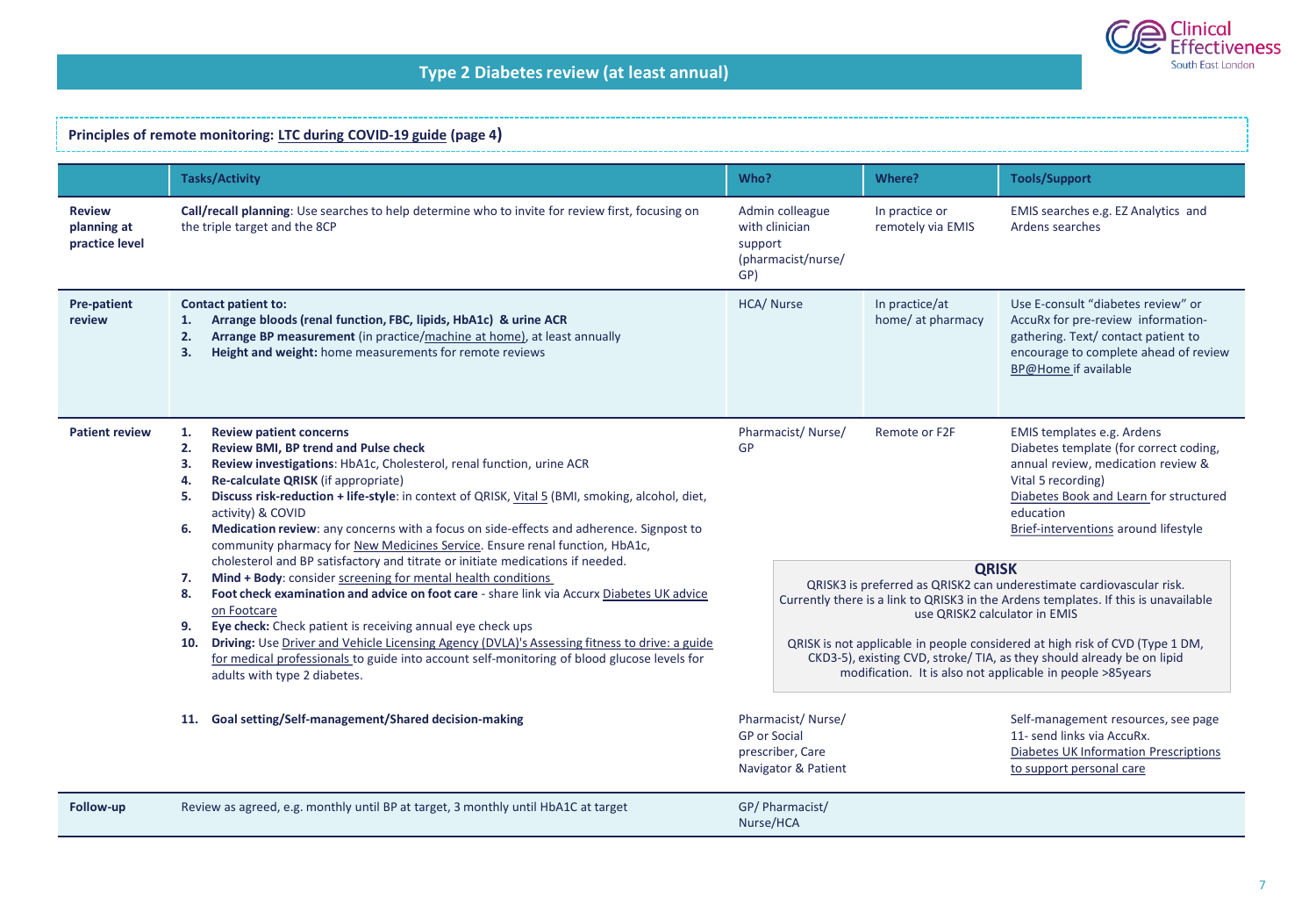**Type 2 Diabetes review (continued)**



|                               | <b>Further considerations:</b>                                                                                                                                                                                                                                                                                                                                                                                                                                                                                                                                                                                                                                                                                                                                                                                          |             |                                                                                                                                                                                                                                                                           |                         |                                                                                                           |
|-------------------------------|-------------------------------------------------------------------------------------------------------------------------------------------------------------------------------------------------------------------------------------------------------------------------------------------------------------------------------------------------------------------------------------------------------------------------------------------------------------------------------------------------------------------------------------------------------------------------------------------------------------------------------------------------------------------------------------------------------------------------------------------------------------------------------------------------------------------------|-------------|---------------------------------------------------------------------------------------------------------------------------------------------------------------------------------------------------------------------------------------------------------------------------|-------------------------|-----------------------------------------------------------------------------------------------------------|
| Dietary advice<br>Diabetes UK | Consider doing the CDEP Nutrition learning module to increase your<br>*Eat plenty of vegetables<br>*Have sufficient fibre in your diet<br>knowledge of diet and T2DM<br>*Eat fish, especially oily fish (mackerel, salmon, sardines) regularly<br>•Cut down on:<br>*sugary food and drinks<br>*energy dense foods such as crisps, cakes, biscuits and pastries<br>·alcohol<br>*salty, processed foods                                                                                                                                                                                                                                                                                                                                                                                                                   |             |                                                                                                                                                                                                                                                                           |                         |                                                                                                           |
| <b>Goal setting</b>           | Support your patients to make SMART goals e.g.<br>Watch this short patient video on achieving goals<br>Involve Health and Wellbeing Coach<br>Specific: 'I want to lose weight'<br>Measurable: 'I'll aim to lose 2kg'<br>Achievable: 'I attend a Book and Learn course to help me'<br>Realistic: 'I'll ask my family to help too'<br>Timed: 'I will do this over the next 6 months'                                                                                                                                                                                                                                                                                                                                                                                                                                      |             |                                                                                                                                                                                                                                                                           |                         |                                                                                                           |
| <b>Personalised care</b>      | 'A one-size-fits-all health and care system simply cannot meet the increasing complexity of<br>people's needs and expectations. Personalised care is based on 'what matters' to people and<br>their individual strengths and needs.' NHS England                                                                                                                                                                                                                                                                                                                                                                                                                                                                                                                                                                        |             | Consider learning through the Personalised Care Institute, or<br>encouraging patients to work with a Social Prescribing Link Worker<br>(SPLW) to help take control                                                                                                        |                         |                                                                                                           |
| Sick day rules <sup>20</sup>  | If available increase glucose monitoring to at least 4 times a day when unwell<br>Maintain fluid and carbohydrate intake. Sugary fluids if glucose low and<br>$\bullet$<br>sugar-free fluids if glucose high<br>NEVER stop insulin: change dose of insulin and gliclazide according to glucose<br>$\bullet$<br>readings<br>Patients should seek medical advice if they:<br>have no access to glucose monitoring and experience symptoms of high<br>$\bullet$<br>glucose - e.g. thirst, polyuria, fatigue<br>are unable to maintain hydration or take carbohydrates due to vomiting<br>$\bullet$ .<br>have persistently high or low glucose despite altering medication doses<br>other concerns<br>If changing medication doses remember to change them back when better i.e.<br>eating and drinking normally for 2 days | S<br>A<br>D | <b>SADMANS rules</b><br>Consider stopping these classes of drugs temporarily during dehydrating illness<br>SGLT-2 inhibitors<br><b>ACE</b> inhibitors<br><b>Diuretics</b><br>Links to send via accuRx:<br>What to do when you are ill<br>1.<br>2.<br>Sick day rules<br>3. | M<br>A<br>N<br><b>S</b> | Metformin<br><b>ARBs</b><br><b>NSAIDs</b><br>Sulfonylureas<br>NHS Video library guide to using glucometer |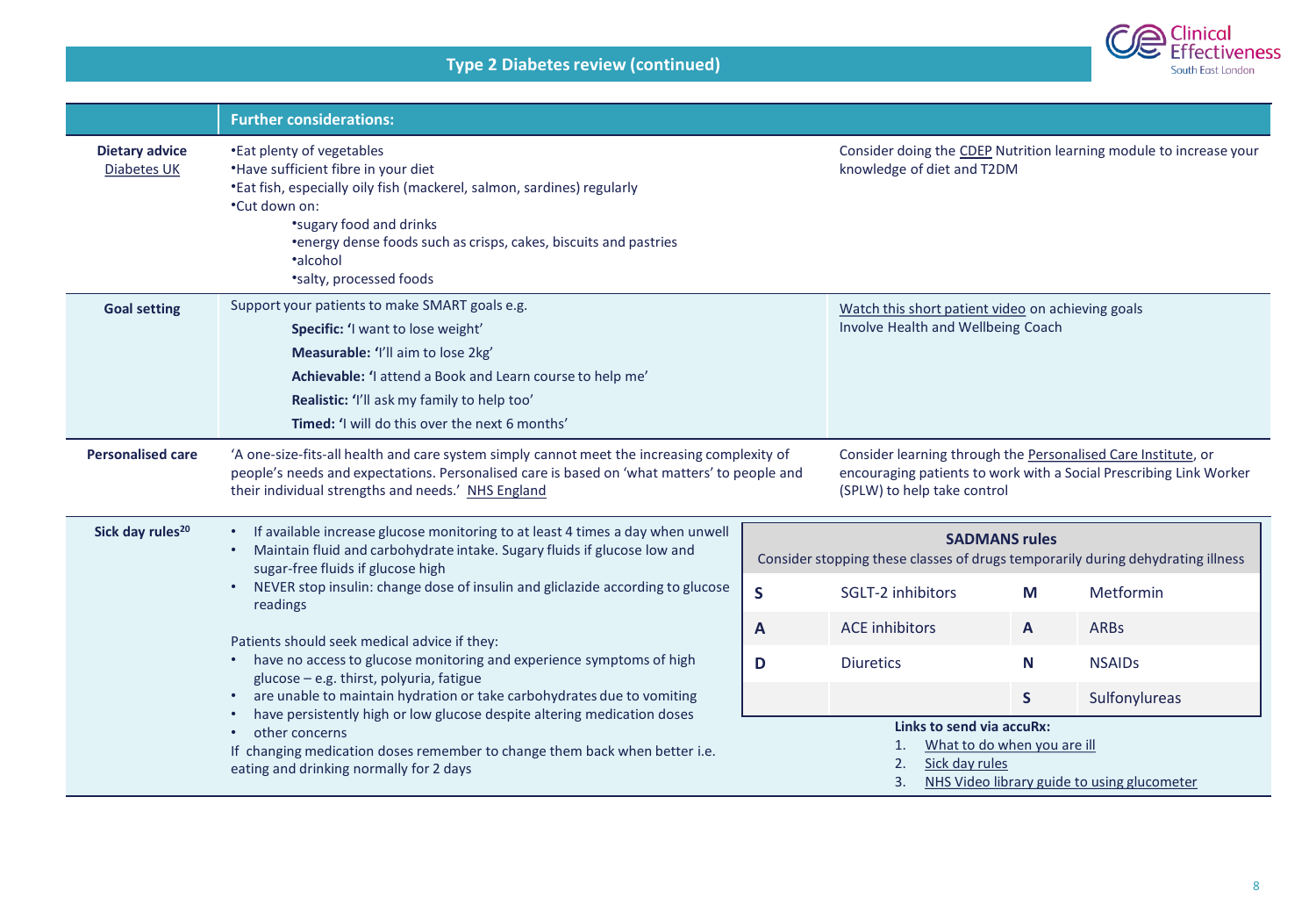#### **T2DM: Preferred Medication**<sup>13,14,15,21</sup>



#### **[Prescribing alert: NICE guidance update](https://www.nice.org.uk/guidance/ng28)**

[Type 2 diabetes in adults: management \(NG28\)](https://www.nice.org.uk/guidance/ng28) was updated on 15/2/2022). This includes changes to prescribing guidance. The SEL Integrated [Medicines Optimisation Committee \(SEL IMOC\) will update their T2DM guidance for SEL for the summer of 2022. This section of the CESEL T2D](https://selondonccg.nhs.uk/what-we-do/medicines-optimisation/south-east-london-integrated-medicines-optimisation-committee-sel-imoc/)M guidance will be updated to align with SEL IMOC guidance as soon as it is available.

|                      | <b>Drug</b>                                      | <b>Starting dose</b>                                    | <b>Daily Range</b>                                                                                                                                                                          | Notes (these are not extensive, please refer to the latest BNF for further information especially titration<br>increments/cautions/contra-indications)                                                                                                                                                                                                                                                                                                                                                                                                               |
|----------------------|--------------------------------------------------|---------------------------------------------------------|---------------------------------------------------------------------------------------------------------------------------------------------------------------------------------------------|----------------------------------------------------------------------------------------------------------------------------------------------------------------------------------------------------------------------------------------------------------------------------------------------------------------------------------------------------------------------------------------------------------------------------------------------------------------------------------------------------------------------------------------------------------------------|
| <b>Biguanide</b>     | Metformin                                        | 500mg OD                                                | Metformin standard<br>release<br>Start 500mg daily<br>with/after food and<br>increase by 500mg every 2<br>weeks until on 1g BD<br>or maximum tolerated<br>dose                              | Ensure eGFR >45ml/min, or review dose. Contraindicated if eGFR <30ml/min*. Routine renal function at<br>least annually, 6 monthly for those at risk of renal impairment.<br>Consider slow-release preparation if standard preparation causes gastrointestinal side effects.<br>Take with meals to reduce gastrointestinal side effects<br>Remember sick day rules $\blacktriangleright$ p.8<br>Manufacturer advises patients and carers should be informed to seek urgent medical advice if symptoms of lactic acidosis e.g.<br>dyspnoea, cramps, abdominal pain     |
| <b>Sulfonylureas</b> | Gliclazide                                       | $40mg - 80mg$<br>daily                                  | 160mg-320 mg daily, doses<br>over 160mg divided. Titrate<br>every 2 weeks according to<br>pre-meal blood glucose - 4-<br>6mmol/L or individualised<br>target or against<br>3 monthly HbA1c. | Inform patients of risk of adverse events/hypoglycaemia, particularly if renal impairment<br>Advise patients on how to manage hypoglycaemia<br>Use with care in those with mild to moderate renal impairment (eGFR 30-60ml/min), only prescribe under specialist advice in<br>severe impairment (eGFR <30ml/min)<br>Self monitor according to DVLA guidance and consider alternative if Group 2 driver (large lorries and buses)<br>• Consider alternative if BMI >35<br>• Care with frail elderly, housebound and certain occupations e.g., working heavy machinery |
| <b>ACEI</b>          | 1st line<br>Ramipril                             | 2.5mg OD<br>(1.25mg OD in<br>frail/elderly<br>patients) | 2.5mg-10mg OD                                                                                                                                                                               | For people of Black African or African-Caribbean family origin, use ARB instead of ACEI (as increased risk of angioedema with<br>ACEI)<br>Check base line U&Es and renal profile (Na/K/Cr/eGFR). Hyperkalaemia may occur, therefore close monitoring of serum<br>potassium is required                                                                                                                                                                                                                                                                               |
|                      | 2nd line<br>Lisinopril                           | 10mg OD                                                 | 10-80mg OD (maintenance<br>dose 20mg for<br>hypertension)                                                                                                                                   | Re-check renal profile within 2 weeks of initiation or dose increase and then at least annually.<br>Titrate ACEI/ARB up at 2-4 weekly intervals to achieve optimal BP control<br>Initiation/dose titration: if Cr increases by >20% (or eGFR falls by >15%) stop ACEI and seek specialist advice. ACEI dose should                                                                                                                                                                                                                                                   |
| <b>ARBs</b>          | Losartan                                         | 50mg OD<br>(25mg OD if<br>>75yrs old)                   | 50-100mg OD                                                                                                                                                                                 | only be increased if serum creatinine increases by <20% (or eGFR falls by <15%) after each dose titration and potassium<br><5.5mmol<br>ACEI/ARB dose should be optimised before the addition of a second agent<br>Side effects: symptomatic hypotension can occur on first dosing – suggest take at night. Dry cough with ACEI, consider switch to                                                                                                                                                                                                                   |
|                      | 8 <sub>mg</sub> OD<br>8mg-32mg OD<br>Candesartan |                                                         | <b>ARB</b><br>Caution: Do not combine ACEI and ARB to treat hypertension<br>For diabetic nephropathy ARB of choice: losartan and irbesartan                                                 |                                                                                                                                                                                                                                                                                                                                                                                                                                                                                                                                                                      |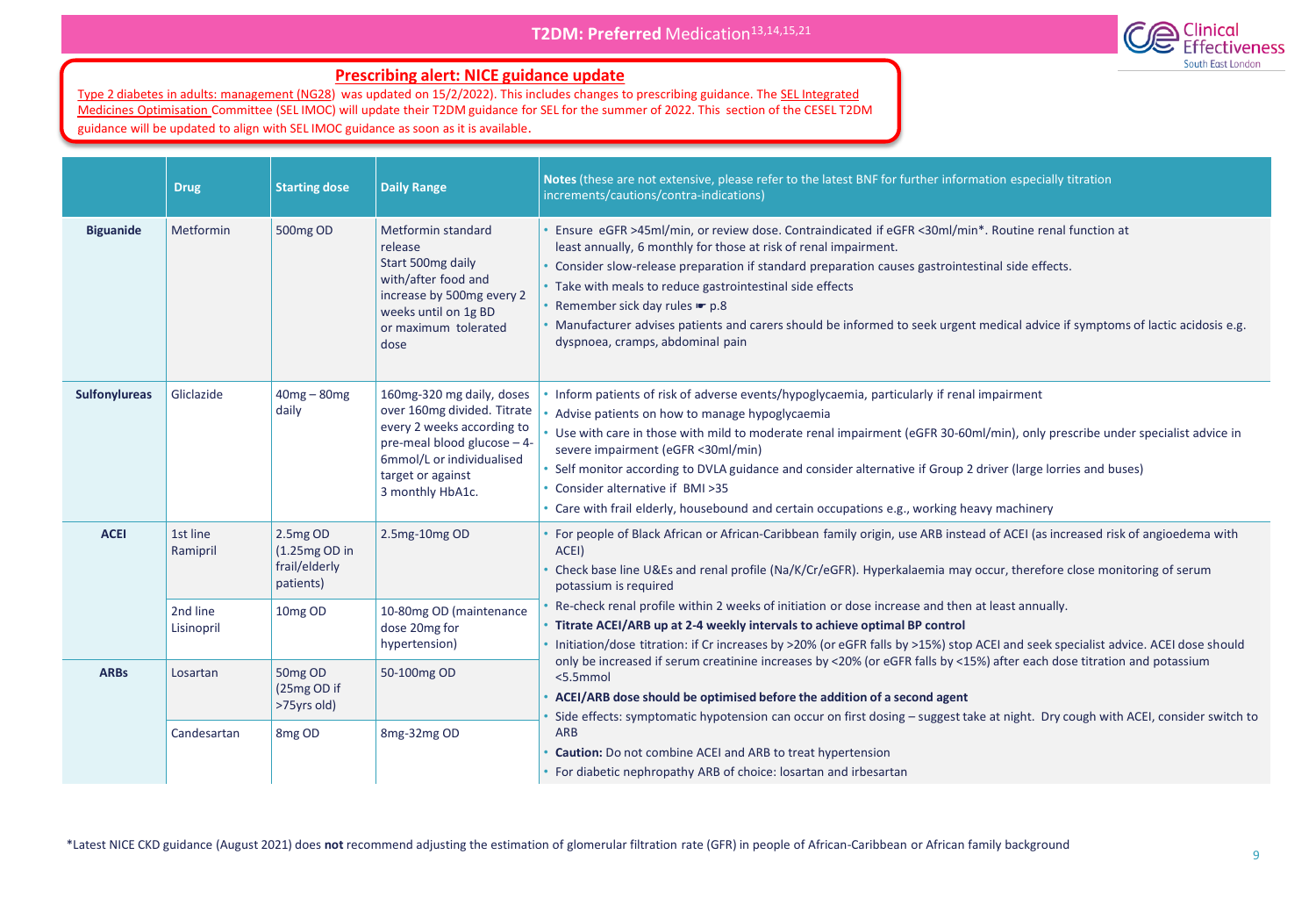

#### **[Prescribing alert: NICE guidance update](https://www.nice.org.uk/guidance/ng28)**

[Type 2 diabetes in adults: management \(NG28\)](https://www.nice.org.uk/guidance/ng28) was updated on 15/2/2022. This includes changes to prescribing guidance. The SEL [Integrated Medicines Optimisation Committee \(SEL IMOC\) will update their T2DM guidance for SEL for the summer of 2022. This se](https://selondonccg.nhs.uk/what-we-do/medicines-optimisation/south-east-london-integrated-medicines-optimisation-committee-sel-imoc/)ction of the CESEL T2DM guidance will be updated to align with SEL IMOC guidance as soon as it is available.

|                                                                            | <b>Drug</b>                                      | <b>Starting dose</b>           | <b>Daily Range</b>                           | Notes (these are not extensive, please refer to the latest BNF for further information especially titration<br>increments/cautions/contra-indications)                                                                                                                                                                                                                                                                                                               |
|----------------------------------------------------------------------------|--------------------------------------------------|--------------------------------|----------------------------------------------|----------------------------------------------------------------------------------------------------------------------------------------------------------------------------------------------------------------------------------------------------------------------------------------------------------------------------------------------------------------------------------------------------------------------------------------------------------------------|
| <b>CCBs</b>                                                                | Amlodipine                                       | 5 <sub>mg</sub> OD             | 5-10mg OD                                    | . Increase after 2-4 weeks to maximum dose of 10mg OD.<br>Caution: Interacts with simvastatin - consider switching to atorvastatin.<br>If amlodipine causes ankle oedema consider using a thiazide-like diuretic instead<br>CI: unstable angina, aortic stenosis, severe hypotension<br>Side effects include flushing and headaches at initiation; swollen ankles especially at higher doses                                                                         |
| <b>Thiazide-like</b><br>diuretics                                          | Indapamide (IR)                                  | 2.5mg OD                       | 2.5mg OD                                     | • Check baseline renal profile, then after 2 weeks, then at least annually. If K < 3.5mmol/L or eGFR <25ml/min, stop indapamide<br>and seek specialist advice.                                                                                                                                                                                                                                                                                                       |
| <b>Aldosterone</b><br>receptor<br>antagonist<br>$(K+$ sparing<br>diuretic) | Spironolactone                                   | 25mg OD                        | 25mg OD                                      | Step 4: Spironolactone is the preferred diuretic at step 4 (NICE), but is an unlicensed indication in resistant hypertension (BNF)<br>Consider only if potassium <4.5mmol/L (caution in reduced eGFR <30ml/min, as increased risk of hyperkalaemia). Monitor<br>Na/K/renal function within 1 month and repeat 6 monthly thereafter<br>If K>4.5mmol/L should be stopped.                                                                                              |
| $\alpha$ -B                                                                | Doxazosin (IR)                                   | 1 <sub>mg</sub> O <sub>D</sub> | 2-16mg OD<br>(or BD dosing when<br>>8mg/day) | • Consider at Step 4 if potassium $\geq 4.5$ mmol/L. Initial dose of 1mg usually increased after 1-2 weeks to 2mg OD<br>• At doses above 8mg/day, consider split dosing from OD to BD to reduce BP variation<br>Caution: Initial dose as may cause postural hypotension, avoid in elderly as orthostatic hypotension risk                                                                                                                                            |
| $\beta - B$                                                                | Atenolol                                         | 25mg OD                        | 25-50mg OD                                   | Consider at Step 4 if potassium ≥ 4.5mmol/L.                                                                                                                                                                                                                                                                                                                                                                                                                         |
|                                                                            | Bisoprolol                                       | 5-10mg OD                      | 5-20mg OD                                    | Particular caution in T2DM - symptoms of hypoglycaemia may be masked.<br>Beta blockers may be considered in younger people and in those with an intolerance/CI to ACEI/ARBs, women of childbearing<br>potential, co-existent anxiety/tachycardia/heart failure.<br>CI: asthma, 2nd/3rd degree AV block, severe PAD<br>Caution: beta blockers can cause bradycardia if combined with certain CCBs e.g. Verapamil/Diltiazem                                            |
| <b>Statin</b><br>(See page 6)                                              | Atorvastatin<br>(alternative is<br>rosuvastatin) | 20 <sub>mg</sub> OD            | 20-80mg OD                                   | Seek specialist advice if eGFR <30ml/min, liver disease, untreated hypothyroidism, heavy drinker<br>• CI in pregnancy, breast feeding, avoid or address contraceptive needs women of childbearing age. Advise to stop 3 months<br>before conception.<br>. Multiple drug interactions, check BNF for advice, avoid grapefruit juice<br>• Advise patient to visit GP if they experience unexplained muscle pains<br>• Refer to SEL IMOC Guidelines on Lipid Management |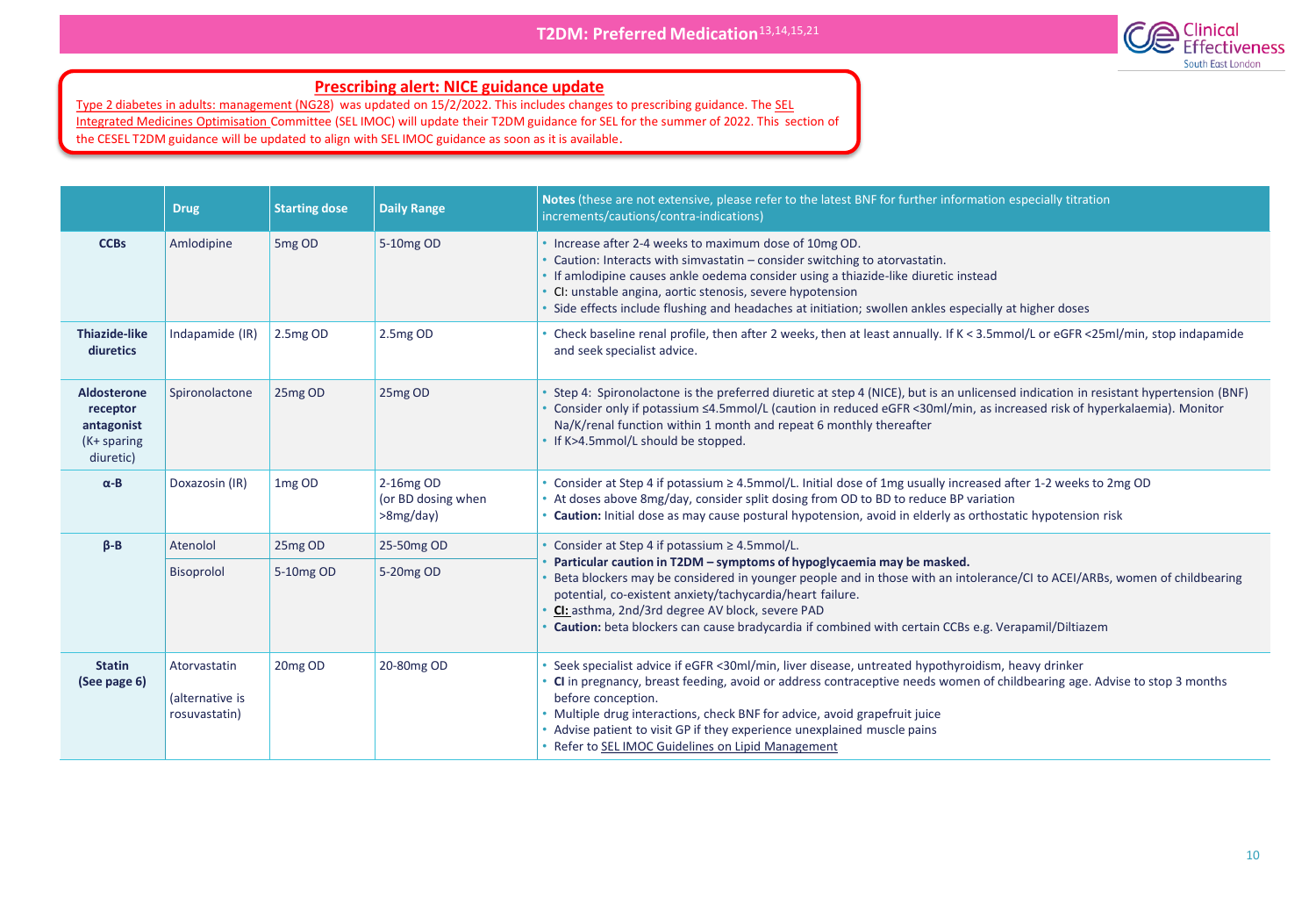#### **Resources**:

#### **Patient resources**

- Patients with pre-diabetes can **[self-register](https://preventing-diabetes.co.uk/know-your-risk-dtc/register/)** with the NHS Diabetes Prevention Programme
- **[NHS Digital Weight Management Programme](https://www.england.nhs.uk/digital-weight-management/)** a 12 week online behavioural and lifestyle programme
- **[Lambeth GP Food Co-op](http://lambeth.gpfoodcoop.org.uk/)** build food growing gardens in NHS surgeries & patients participate in food growing groups
- **[Diabetes Book and Learn:](https://diabetesbooking.co.uk/)** NHS south London Diabetes Education Booking Service.
- **[The Diabetes UK Lambeth and Southwark Group:](https://lambeth-and-southwark.diabetesukgroup.org/)** support and information for everyone with diabetes and their carers.
- Diabetes UK: **[Patient information leaflets in different languages](https://www.diabetes.org.uk/diabetes-the-basics/information-in-different-languages)**
- Lambeth health and wellbeing **[information and support](https://beta.lambeth.gov.uk/adult-social-care-and-health/health-and-wellbeing)** (smoking, healthy eating and physical activity)
- NHS Better Health **[free tools and support](https://www.nhs.uk/better-health/)** to kickstart your health (weight, smoking, activity, alcohol)
- Physical activity for older people with **[Silverfit](https://www.silverfit.org.uk/)**
- Local activity finders**: [getactive](https://getactive.activityfinder.net/)** and **[gomammoth](https://www.gomammoth.co.uk/)**
- Walking for health: **[Lambeth Community Health Walking Scheme](https://www.walkingforhealth.org.uk/walkfinder/lambeth-community-health-walking-scheme)**
- Lowering your blood pressure with **[DASH diet](https://www.nhlbi.nih.gov/files/docs/public/heart/new_dash.pdf)**
- Diabetes UK **[Diabetes and looking after your feet](https://cdn.shopify.com/s/files/1/1922/6045/files/Diabetes_and_looking_after_your_feet_for_web_6ec78309-b1c1-471e-be15-99184b252dcb.pdf)**
- Discounted prices at Lambeth Leisure Centres **[REAL Plus Leisure Card](https://beta.lambeth.gov.uk/sports-and-leisure/leisure-and-sports-centres/real-plus-leisure-card)**

### **Lambeth Clinical Support**

**Urgent telephone advice-** Consultant connect: Diabetes at GSTT/KCH by telephone or via App **Virtual diabetes clinics-** These are available for practices via Lambeth DICT (see below) **[Lambeth Diabetes Intermediate Care team \(DICT\)](https://www.lambethdiabetes.nhs.uk/)**

Referral criteria on form (see DXS). Can also contact via email: lamccg.diabetes@nhs.net

**Specialist clinics-** Request **advice and guidance** or referral to specialist clinics via eRS to: Diabetes medicine (GSTT/KCH), Preconception counselling clinic (GSTT/KCH), Diabetes Pregnancy clinic (GSTT /KCH), CKD clinic (GSTT/KCH)]

#### **Professional resources**

Healthier You NHS Diabetes Prevention, see referral pathway via DXS

- **[Cambridge Diabetes Education Programme](http://www.cdep.org.uk/)**, comprehensive, competence based learning. Free for all Lambeth clinicians REGISTRATION KEY CODE: **DIABETESLAMBETH**
- **[Diabetes in Healthcare](https://www.diabetes.org.uk/Professionals/Training--competencies/Diabetes-in-Healthcare)** Diabetes UK free on line learning for health professionals
- **[RCGP Diabetes Hub](https://elearning.rcgp.org.uk/mod/page/view.php?id=10179)**
- **[Personalised Care Institute](https://www.personalisedcareinstitute.org.uk/)**
- **[Primary Care Diabetes Society](https://www.pcdsociety.org/)**
- **[RCGP Quality Improvement Toolkit for Diabetes Care](http://www.rcgp.org.uk/clinical-and-research/resources/toolkits/quality-improvement-toolkit-for-diabetes-care.aspx)**
- Annual **[foot review](https://cdn.shopify.com/s/files/1/1922/6045/files/Diabetes_and_looking_after_your_feet_for_web_6ec78309-b1c1-471e-be15-99184b252dcb.pdf)** Diabetes UK

#### **Acknowledgements**

CESEL guides are co-developed by SEL primary care clinicians and SEL experts and are localised to include borough specific pathways and resources. The guides go through a formal approval process including SEL Integrated Medicines Optimisation Committee (IMOC) for the medicines content, a local borough-based Primary Care Leads group and CESEL Steering Group with representation from SELCCG and PCNs, and borough-based Medicines Teams.

CESEL would like to thank all our colleagues who participated and fed-back during the consultation process, in particular the Lambeth Federation, the Lambeth Clinical Cabinet, Lambeth Together, Lambeth Medicines Optimisation team, Lambeth DICT and colleagues from SELIMOC. Public Health and King's Health Partners

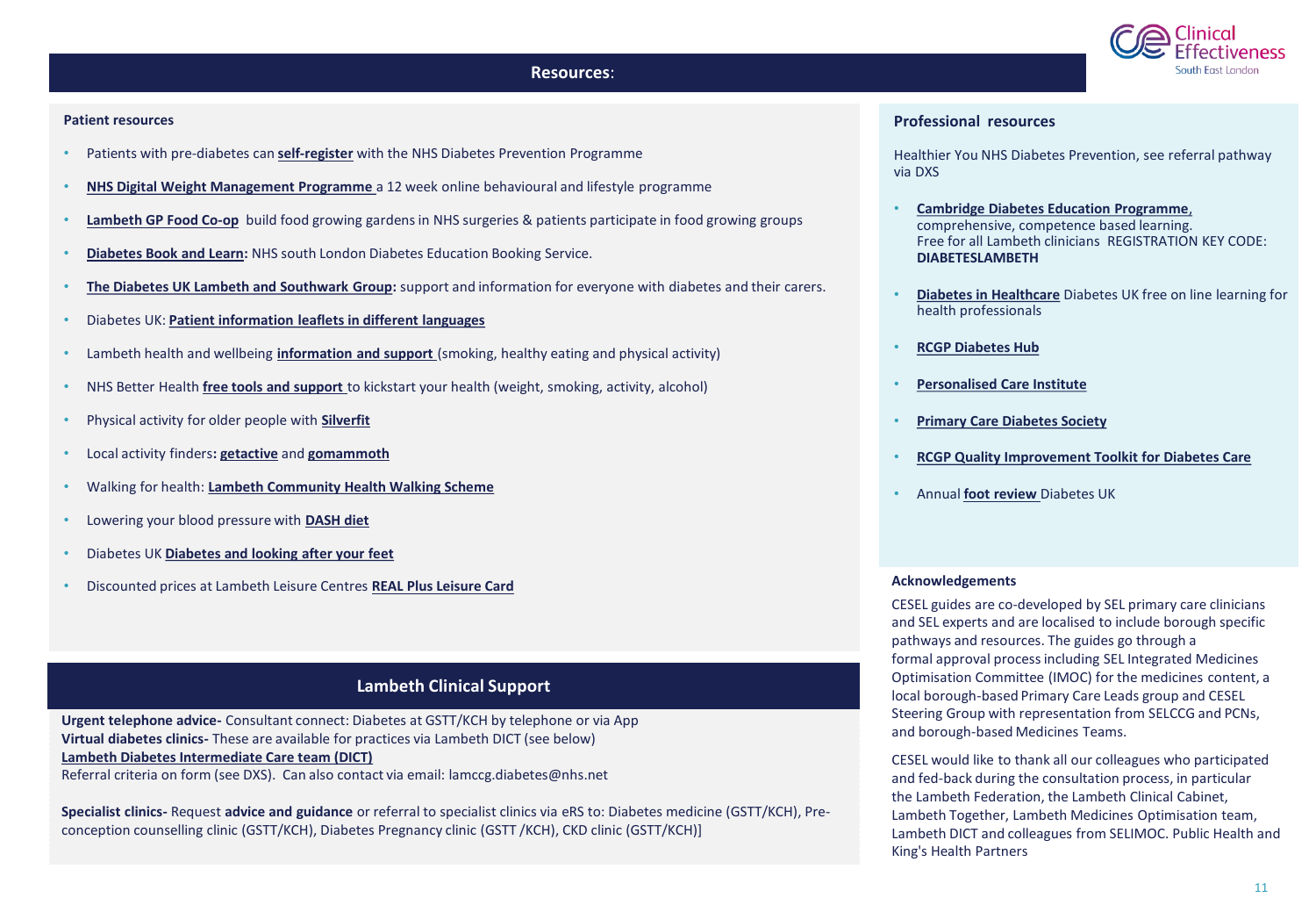- 1. [The Cost of Diabetes Report. Diabetes UK 2014](https://www.diabetes.org.uk/resources-s3/2017-11/diabetes%20uk%20cost%20of%20diabetes%20report.pdf) [accessed Feb 2022]
- 2. Barron E *et al*. *[Associations of type 1 and type 2 diabetes with COVID-19-related](https://www.thelancet.com/journals/landia/article/PIIS2213-8587(20)30272-2/fulltext)  mortality in England: a whole-population study*. The Lancet Diabetes and Endocrinology. 8(10) P813-822, 2020 [accessed Feb 2022]
- 3. [Diabetes UK](https://www.diabetes.org.uk/)
- 4. [QOF data, 2020-21](https://app.powerbi.com/view?r=eyJrIjoiMzhjYmE3YjEtMDJjNS00MTBhLTllYWUtZTE1MjE4ODMxNzU1IiwidCI6IjUwZjYwNzFmLWJiZmUtNDAxYS04ODAzLTY3Mzc0OGU2MjllMiIsImMiOjh9)
- 5. [Lambeth Health Profile 2017](https://beta.lambeth.gov.uk/sites/default/files/2021-06/LambethHealthProfile2017-accessible.pdf) [accessed Feb 2022]
- 6. [The Global Registry of New-Onset, COVID-19-Related Diabetes](https://covidiab.e-dendrite.com/introduction.html) [accessed Feb2022]
- 7. [Consensus Approach to the Diagnosis of Type 2 Diabetes. London Diabetes Clinical](https://www.england.nhs.uk/london/wp-content/uploads/sites/8/2019/07/dia-consensus-type2-27092018-FINAL.pdf)  Network September 2018 [accessed Feb 2022]
- 8. [Diabetes in pregnancy: management from preconception to the postnatal period. NICE](https://www.nice.org.uk/guidance/ng3/resources/diabetes-in-pregnancy-management-from-preconception-to-the-postnatal-period-pdf-51038446021)  (NG3) Feb 2015, update Dec 2020 [accessed Feb 2022]
- 9. [Suspected cancer: recognition and referral NICE \(NG12\) June 2015](https://www.nice.org.uk/guidance/ng12/resources/suspected-cancer-recognition-and-referral-pdf-1837268071621) [accessed Feb 2022]
- 10. National Diabetes Audit [Care Processes and Treatment Targets: 2019-20](https://digital.nhs.uk/data-and-information/publications/statistical/national-diabetes-audit/report-1-care-processes-and-treatment-targets-2019---20) [accessed Feb 2022]
- 11. [Quality and Outcomes Framework guidance for 2021/22:BMA&NHS](https://www.england.nhs.uk/wp-content/uploads/2021/03/B0456-update-on-quality-outcomes-framework-changes-for-21-22-.pdf) [accessed Feb 2022]
- 12. [Obesity: identification, assessment and management. NICE guideline \(CG189\) Nov 2014](https://www.nice.org.uk/guidance/cg189/resources/obesity-identification-assessment-and-management-pdf-35109821097925) [accessed Feb 2022]
- 13. [Hypertension in adults: diagnosis and management. NICE guideline \(CG136\) Aug 2019](https://www.nice.org.uk/guidance/ng136/resources/hypertension-in-adults-diagnosis-and-management-pdf-66141722710213) [accessed Feb 2022]
- 14. [SE London Integrated Medicines Optimisation Committee \(SEL IMOC\):Lipid](https://selondonccg.nhs.uk/wp-content/uploads/dlm_uploads/2021/09/Lipids-management-pathways-for-South-East-London-FINAL-September-2021.pdf)  management: Medicines Optimisation Pathways [accessed Feb 2022]
- 15. [Type 2 Diabetes in adults: Management. NICE Guideline \(NG28\) Dec 2015, updated Dec](https://www.nice.org.uk/guidance/ng17/resources/type-1-diabetes-in-adults-diagnosis-and-management-pdf-1837276469701)  2020 [accessed Feb 2022]
- 16. [South East London Blood Glucose Control Management Pathway for Adults with Type 2](https://selondonccg.nhs.uk/wp-content/uploads/dlm_uploads/2021/09/Blood-glucose-control-pathway-type-2-Oct-2019-FINAL.pdf?UNLID=868226544202110191078)  Diabetes Mellitus October 2019 [accessed Feb 2022]
- 17. [Chronic kidney disease in adults: assessment and management. NICE guideline \(NG203\)](https://www.nice.org.uk/guidance/ng203/resources/chronic-kidney-disease-assessment-and-management-pdf-66143713055173)  August 2021 [accessed Feb 2022]
- 18. [OneLondon Diabetic Kidney Disease Risk Stratification Pathway Winter 2020/21](https://view.officeapps.live.com/op/view.aspx?src=https%3A%2F%2Fselondonccg.nhs.uk%2Fwp-content%2Fuploads%2F2021%2F01%2FDiabetic-Kidney-Disease-Stratification_FINAL.docx&wdOrigin=BROWSELINK)
- 19. [Diabetic foot problems: prevention and management NICE guideline \(NG19\]\)](https://www.nice.org.uk/guidance/ng19/resources/diabetic-foot-problems-prevention-and-management-pdf-1837279828933) August 2015, updated January 2016 [accessed Feb 2022]
- 20. [London Clinical Network Guidance Sick day rules: how to manage Type 2 diabetes if you](https://www.england.nhs.uk/london/wp-content/uploads/sites/8/2020/04/3.-Covid-19-Type-2-Sick-Day-Rules-Crib-Sheet-06042020.pdf)  become unwell with coronavirus and what to do with your medication Updated April 2020 [accessed Feb 2022]
- 21. [British National Formulary, last updated Dec 2021](https://bnf.nice.org.uk/)

#### **References: Abbreviations:**